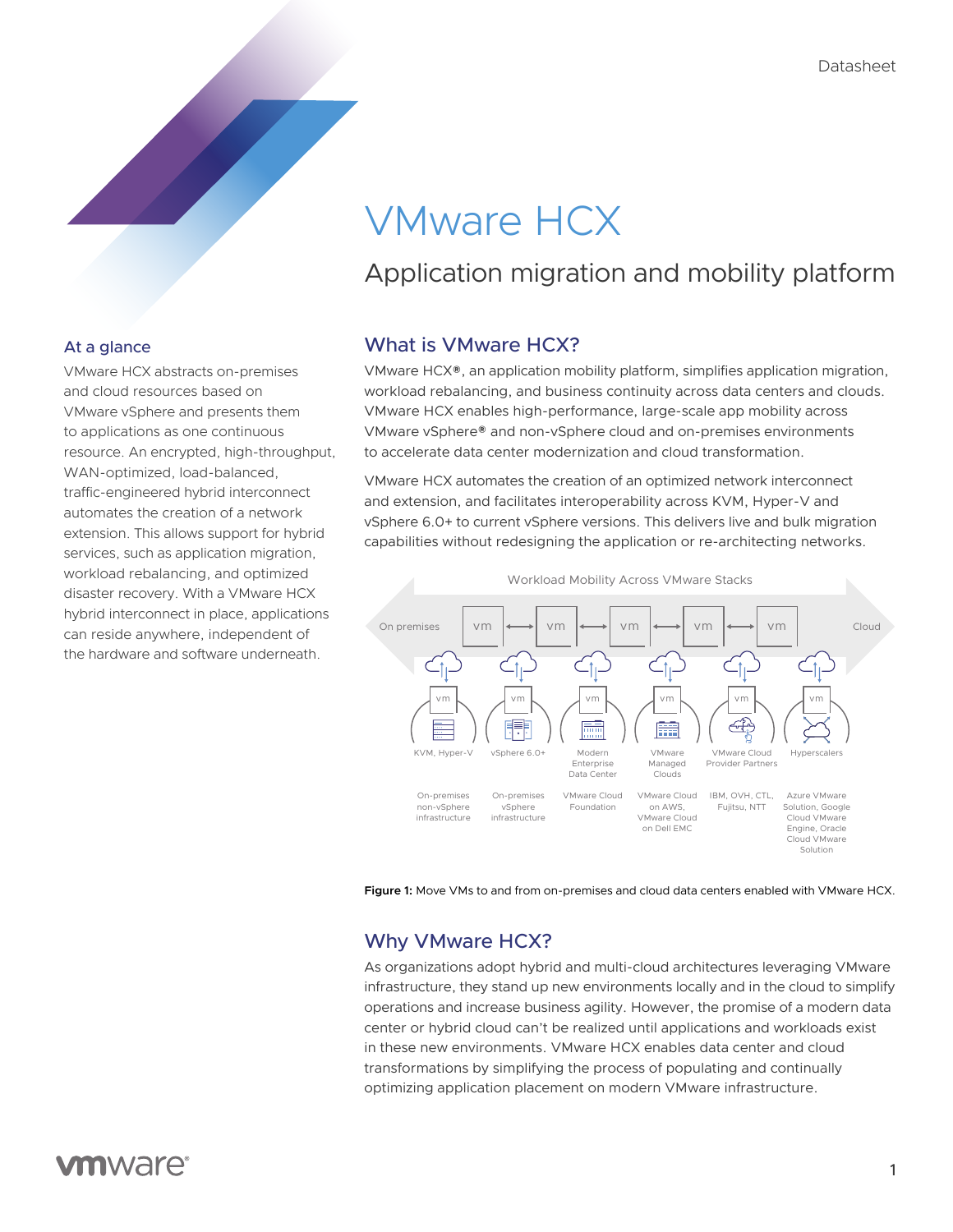

VMware HCX unlocks the potential of new environments based on vSphere by building an abstraction layer that links on-premises data centers and clouds. This hybrid interconnect tethers sites so networks can automatically stretch securely across sites, enabling seamless mobility of virtual machines (VMs). VMware HCX enables hybrid capabilities in VMware vCenter® to allow for application migration to populate newly available infrastructure, workload rebalancing for ongoing optimization of cloud and local resources, and simplified disaster recovery by eliminating the need for network provisioning and configuration.

### Use cases

#### Application migration

Accelerate data center modernization with VMware HCX. Automatically create a hybrid interconnect to easily migrate thousands of vSphere and non-vSphere VMs within and across data centers and clouds without requiring reboot. Once migrated, swing networks without any retrofit/redesign.

#### Workload rebalancing

Move workloads at any time to meet scale, cost management, compliance, and vendor neutrality goals. Actively rebalance your cloud and on-premises application footprint with VMware HCX as an always-on, secure, highthroughput, WAN-optimized, hybrid interconnect that tethers cloud to on-premises estates for on-demand migration, data center extension, and cloud bursting.

#### Business continuity and disaster protection

Leverage the VMware HCX hybrid interconnect and rapid migration capabilities to protect workloads by replicating data across common VMware infrastructure in two or more places. Back up critical workloads on demand, or schedule for disaster recovery planning seamlessly and securely with no reconfiguration of IPs. VMware HCX now integrates with VMware Site Recovery Manager™ for advanced use cases.

# Key capabilities

Perform a bulk migration of live VMs – Simply schedule the movement of hundreds of VMs in parallel.

Utilize simple migration planning tools – Easily identify application and workload relationships, and logically group VMs for efficient migration.

Enable mobility across data centers and clouds – Move VMs within your data center—from your local data center to the cloud, or across cloud regions or providers—to optimize resource utilization.

Migrate with zero downtime – Don't worry about IP re-architecting.